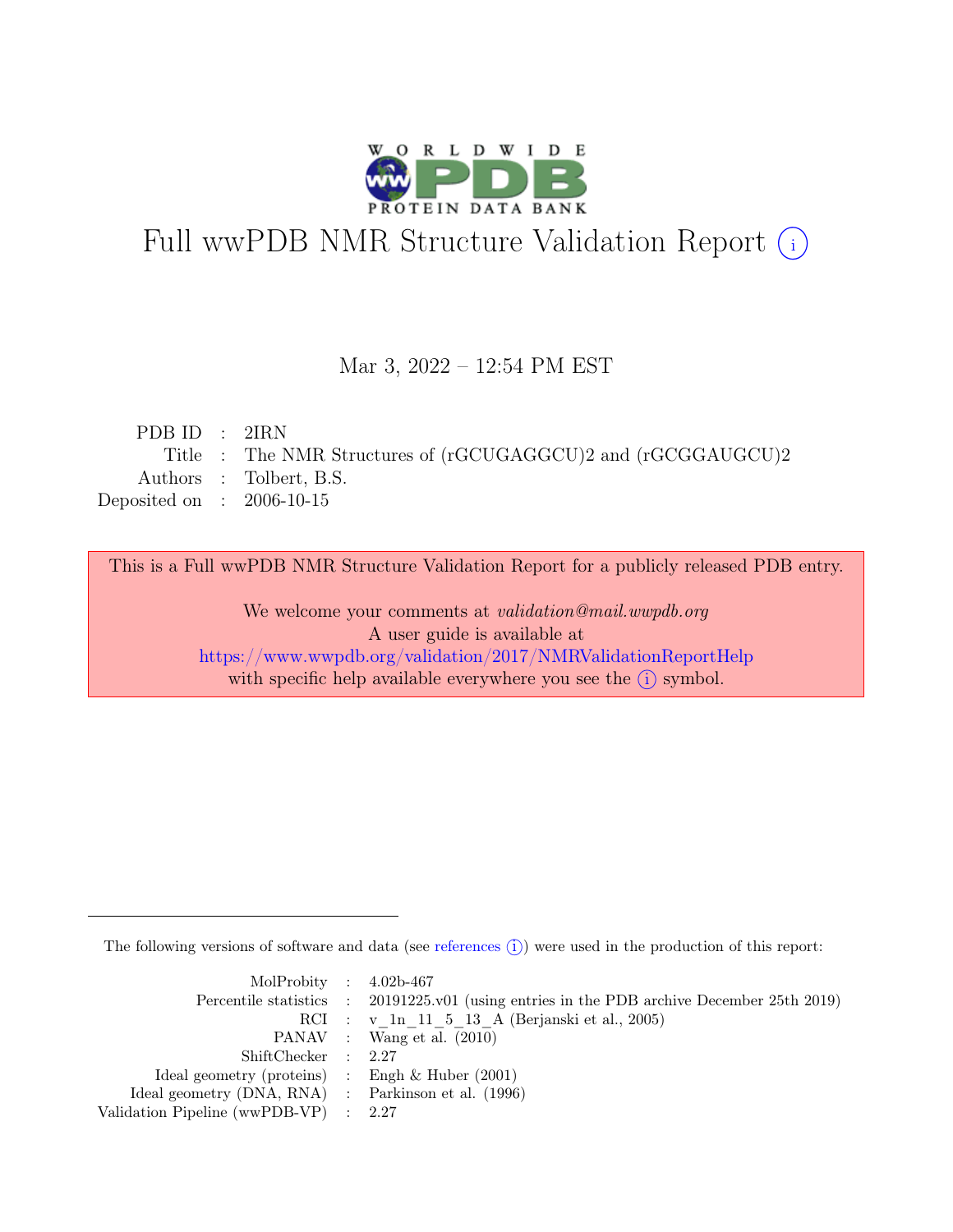## 1 Overall quality at a glance  $(i)$

The following experimental techniques were used to determine the structure: SOLUTION NMR

The overall completeness of chemical shifts assignment was not calculated.

Percentile scores (ranging between 0-100) for global validation metrics of the entry are shown in the following graphic. The table shows the number of entries on which the scores are based.



RNA backbone | 4643 | 676

The table below summarises the geometric issues observed across the polymeric chains and their fit to the experimental data. The red, orange, yellow and green segments indicate the fraction of residues that contain outliers for  $>=$  3, 2, 1 and 0 types of geometric quality criteria. A cyan segment indicates the fraction of residues that are not part of the well-defined cores, and a grey segment represents the fraction of residues that are not modelled. The numeric value for each fraction is indicated below the corresponding segment, with a dot representing fractions  $\epsilon = 5\%$ 

| Mol | $\vert$ Chain $\vert$ Length $\vert$ | Quality of chain |     |  |  |
|-----|--------------------------------------|------------------|-----|--|--|
|     |                                      | 44%              | 56% |  |  |
|     |                                      | 44%              | 56% |  |  |

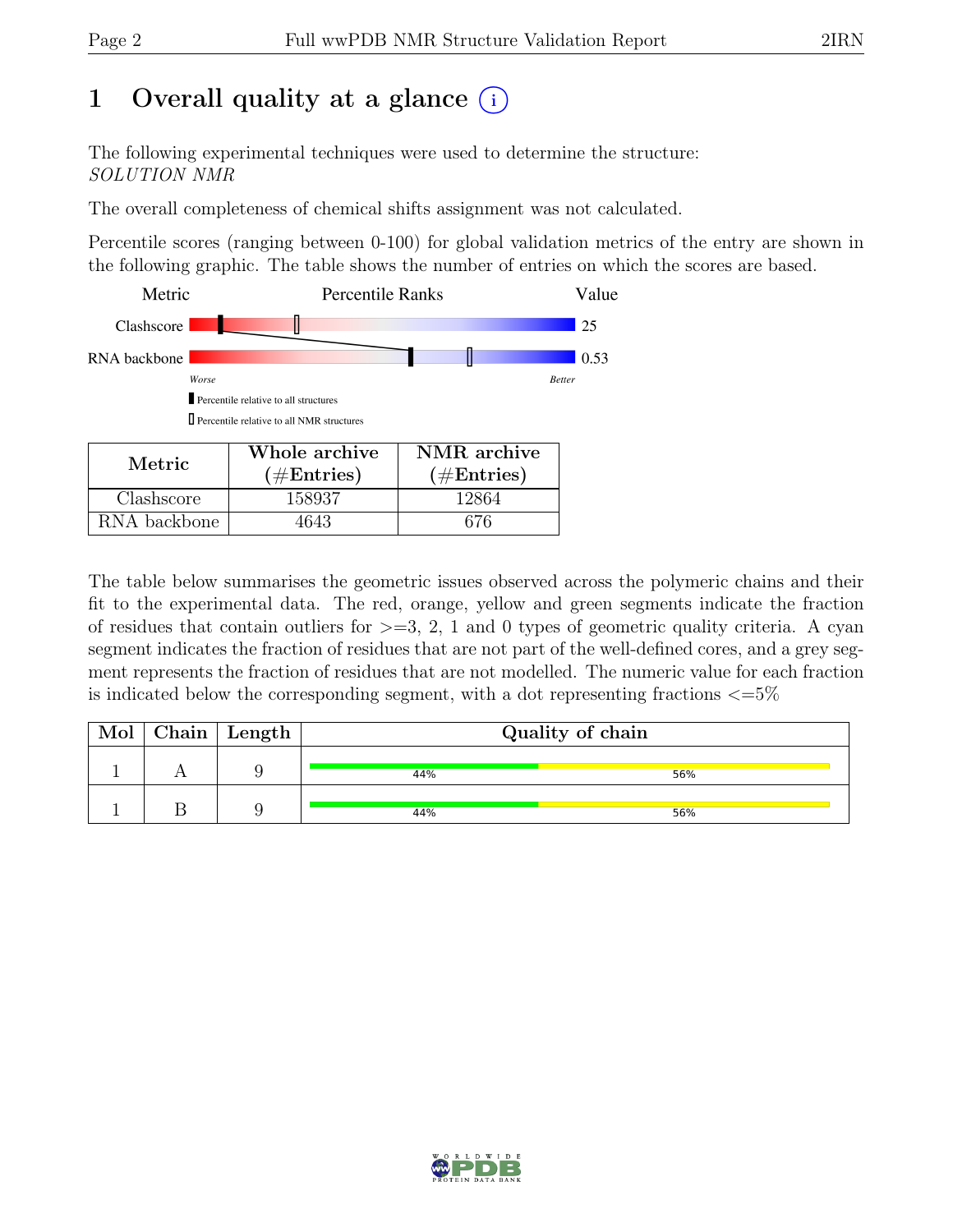## 2 Ensemble composition and analysis  $(i)$

This entry contains 15 models. This entry does not contain polypeptide chains, therefore identification of well-defined residues and clustering analysis are not possible. All residues are included in the validation scores.

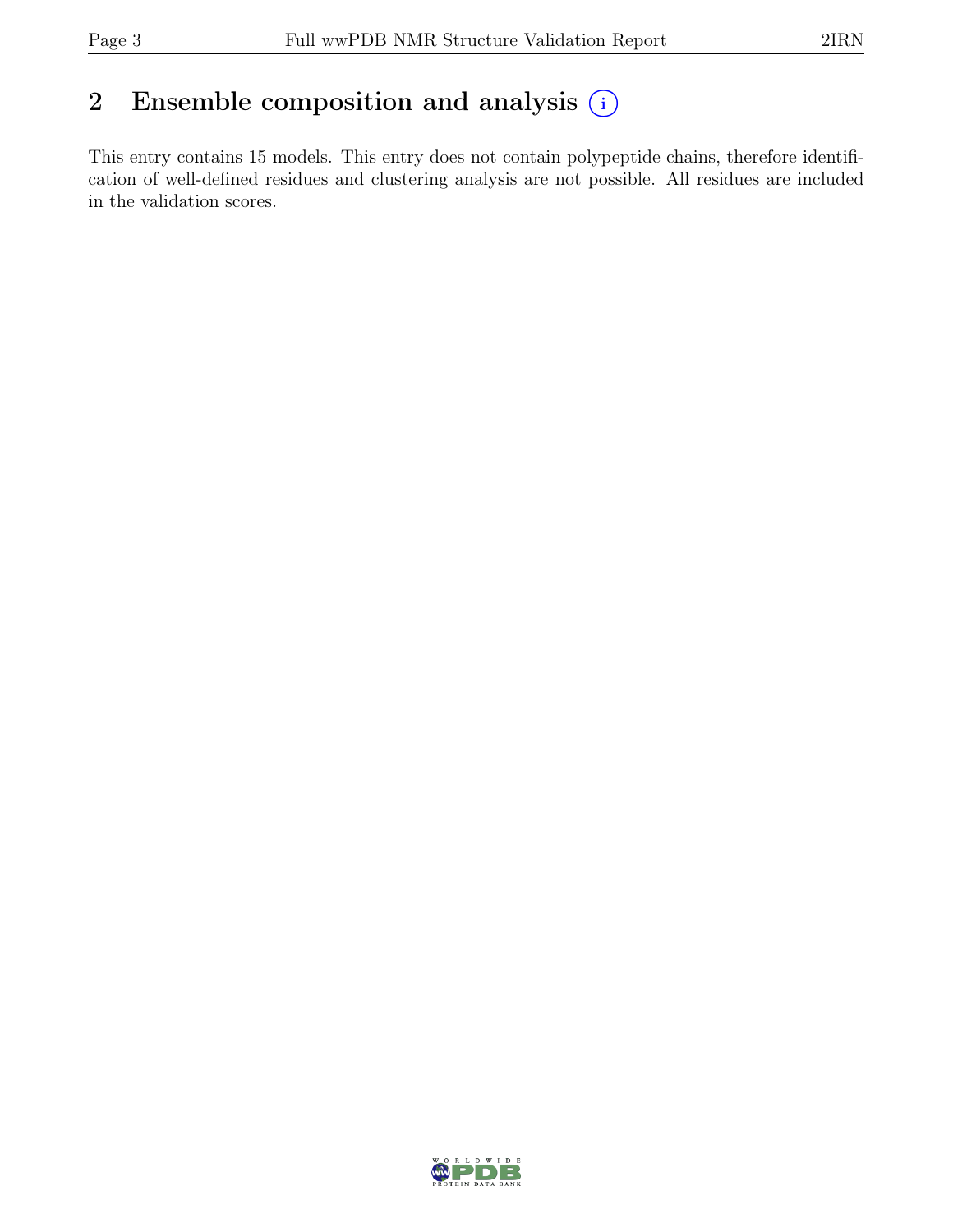## 3 Entry composition  $(i)$

There is only 1 type of molecule in this entry. The entry contains 588 atoms, of which 198 are hydrogens and 0 are deuteriums.

| Mol |  | Chain   Residues |                   | Atoms |               |  | Trace |
|-----|--|------------------|-------------------|-------|---------------|--|-------|
|     |  |                  | Total C H N O P   |       |               |  |       |
|     |  |                  | 294 86 99 35 65 9 |       |               |  |       |
|     |  |                  | Total C H N O P   |       |               |  |       |
|     |  |                  | 294               |       | 86 99 35 65 9 |  |       |

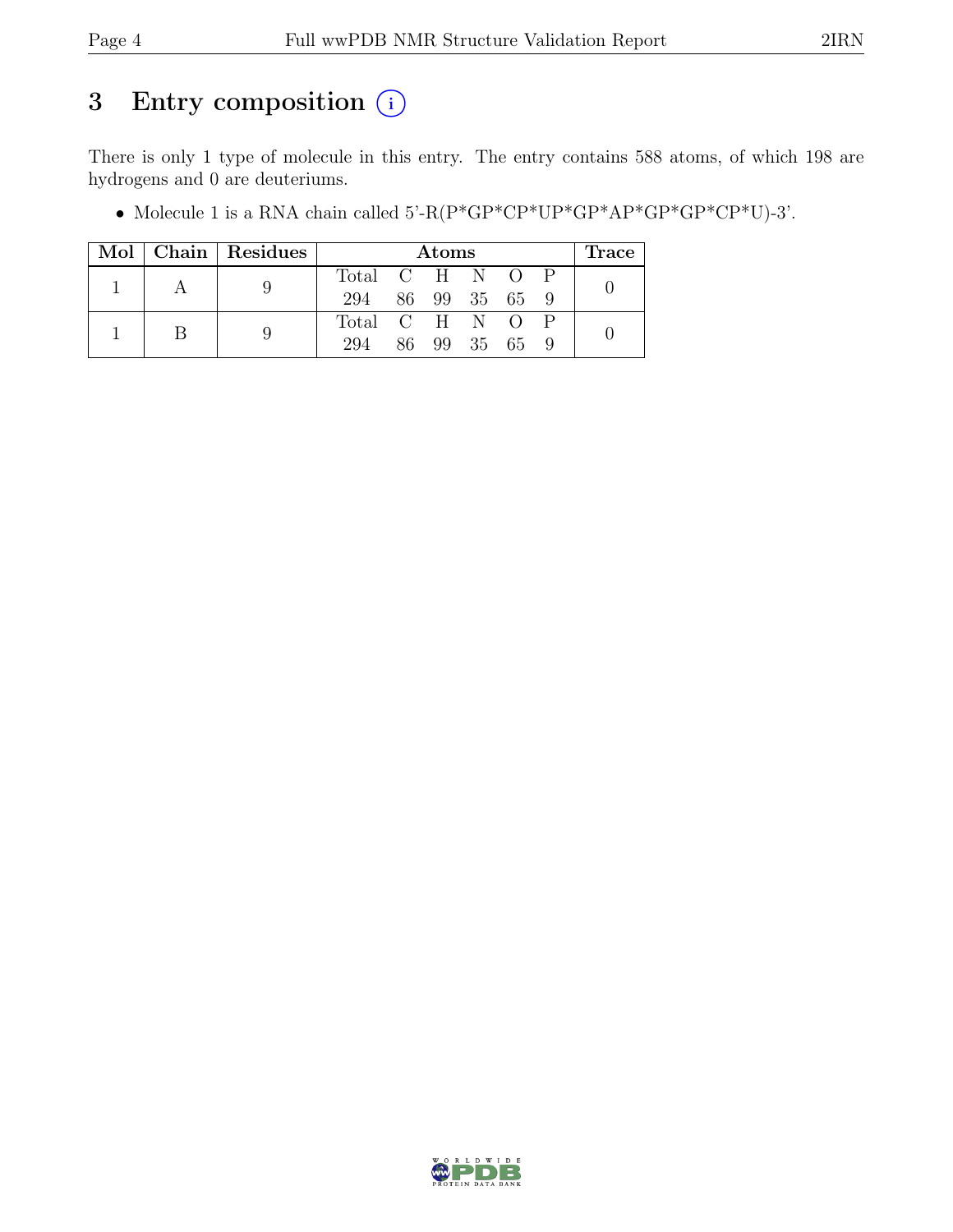# 4 Residue-property plots (i)

## <span id="page-4-0"></span>4.1 Average score per residue in the NMR ensemble

These plots are provided for all protein, RNA, DNA and oligosaccharide chains in the entry. The first graphic is the same as shown in the summary in section 1 of this report. The second graphic shows the sequence where residues are colour-coded according to the number of geometric quality criteria for which they contain at least one outlier: green  $= 0$ , yellow  $= 1$ , orange  $= 2$  and red  $=$ 3 or more. Stretches of 2 or more consecutive residues without any outliers are shown as green connectors. Residues which are classified as ill-defined in the NMR ensemble, are shown in cyan with an underline colour-coded according to the previous scheme. Residues which were present in the experimental sample, but not modelled in the final structure are shown in grey.

• Molecule 1: 5'-R(P\*GP\*CP\*UP\*GP\*AP\*GP\*GP\*CP\*U)-3'

| Chain A:        | 44%                                                                 | 56% |
|-----------------|---------------------------------------------------------------------|-----|
| $B339$ $B$<br>퓽 |                                                                     |     |
|                 | • Molecule 1: 5'-R( $P^*GP^*CP^*UP^*GP^*AP^*GP^*GP^*CP^*CP^*U$ )-3' |     |
| Chain B:        | 44%                                                                 | 56% |
| 품<br>곂쁬         |                                                                     |     |

## 4.2 Scores per residue for each member of the ensemble

Colouring as in section [4.1](#page-4-0) above.

#### 4.2.1 Score per residue for model 1

| Chain A:                                                              | 44%                                                       | 56% |
|-----------------------------------------------------------------------|-----------------------------------------------------------|-----|
| $\frac{a}{a}$ $\frac{a}{b}$ $\frac{a}{b}$ $\frac{a}{c}$ $\frac{a}{c}$ |                                                           |     |
|                                                                       | • Molecule 1: 5'-R( $P*GP*CP*UP*GP*AP*GP*GP*CP*CP*U$ )-3' |     |

![](_page_4_Picture_13.jpeg)

![](_page_4_Picture_14.jpeg)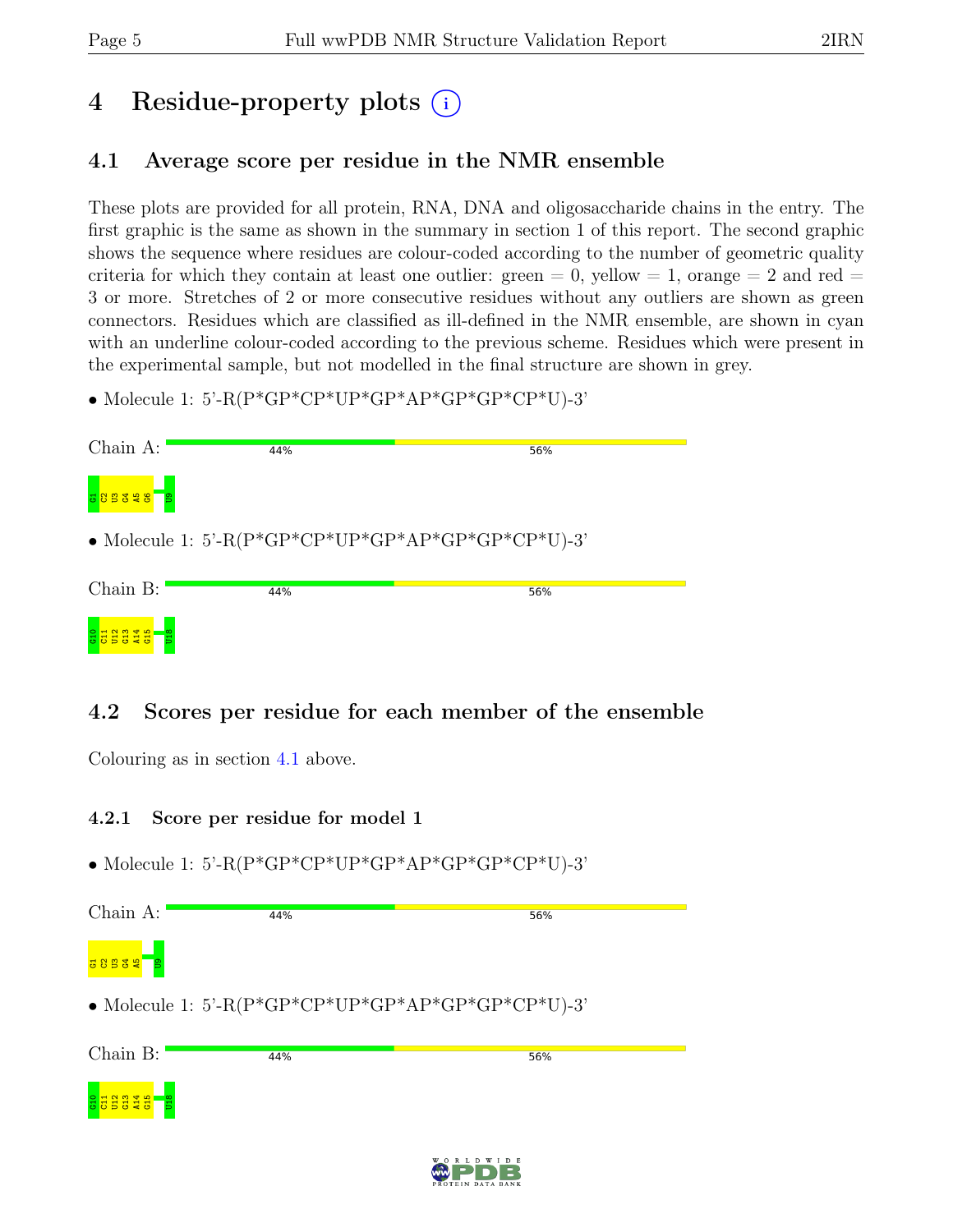## 4.2.2 Score per residue for model 2

 $\bullet$  Molecule 1: 5'-R(P\*GP\*CP\*UP\*GP\*AP\*GP\*GP\*CP\*U)-3'

| Chain $A:$                        | 33%                           | 56%                                                        | 11% |
|-----------------------------------|-------------------------------|------------------------------------------------------------|-----|
| <mark>ទី ខ ខ ខ ឌ ឌ ទ ទ ខ ខ</mark> |                               |                                                            |     |
|                                   |                               | $\bullet$ Molecule 1: 5'-R(P*GP*CP*UP*GP*AP*GP*GP*CP*U)-3' |     |
| Chain B:                          | 56%                           |                                                            | 44% |
|                                   |                               |                                                            |     |
| 4.2.3                             | Score per residue for model 3 |                                                            |     |
|                                   |                               | $\bullet$ Molecule 1: 5'-R(P*GP*CP*UP*GP*AP*GP*GP*CP*U)-3' |     |
| Chain A: $\frac{1}{11\%}$         |                               | 67%                                                        | 22% |
|                                   |                               |                                                            |     |

| Chain A: $\frac{1}{11\%}$ | 67% | 22% |
|---------------------------|-----|-----|
| 383348588                 |     |     |

| Chain B:  | 44% | 56% |
|-----------|-----|-----|
| gundade a |     |     |

- 4.2.4 Score per residue for model 4
- $\bullet$  Molecule 1: 5'-R(P\*GP\*CP\*UP\*GP\*AP\*GP\*GP\*CP\*U)-3'

| Chain A:                         | 44% | 44%                                                                 | 11% |
|----------------------------------|-----|---------------------------------------------------------------------|-----|
| <b>B</b><br><b>a</b> 8 8 3 2 3 6 |     |                                                                     |     |
|                                  |     | • Molecule 1: 5'-R( $P^*GP^*CP^*UP^*GP^*AP^*GP^*GP^*CP^*CP^*U$ )-3' |     |
| Chain B:                         | 44% | 56%                                                                 |     |
| -28<br>Bear and<br>$\frac{2}{5}$ |     |                                                                     |     |

![](_page_5_Picture_12.jpeg)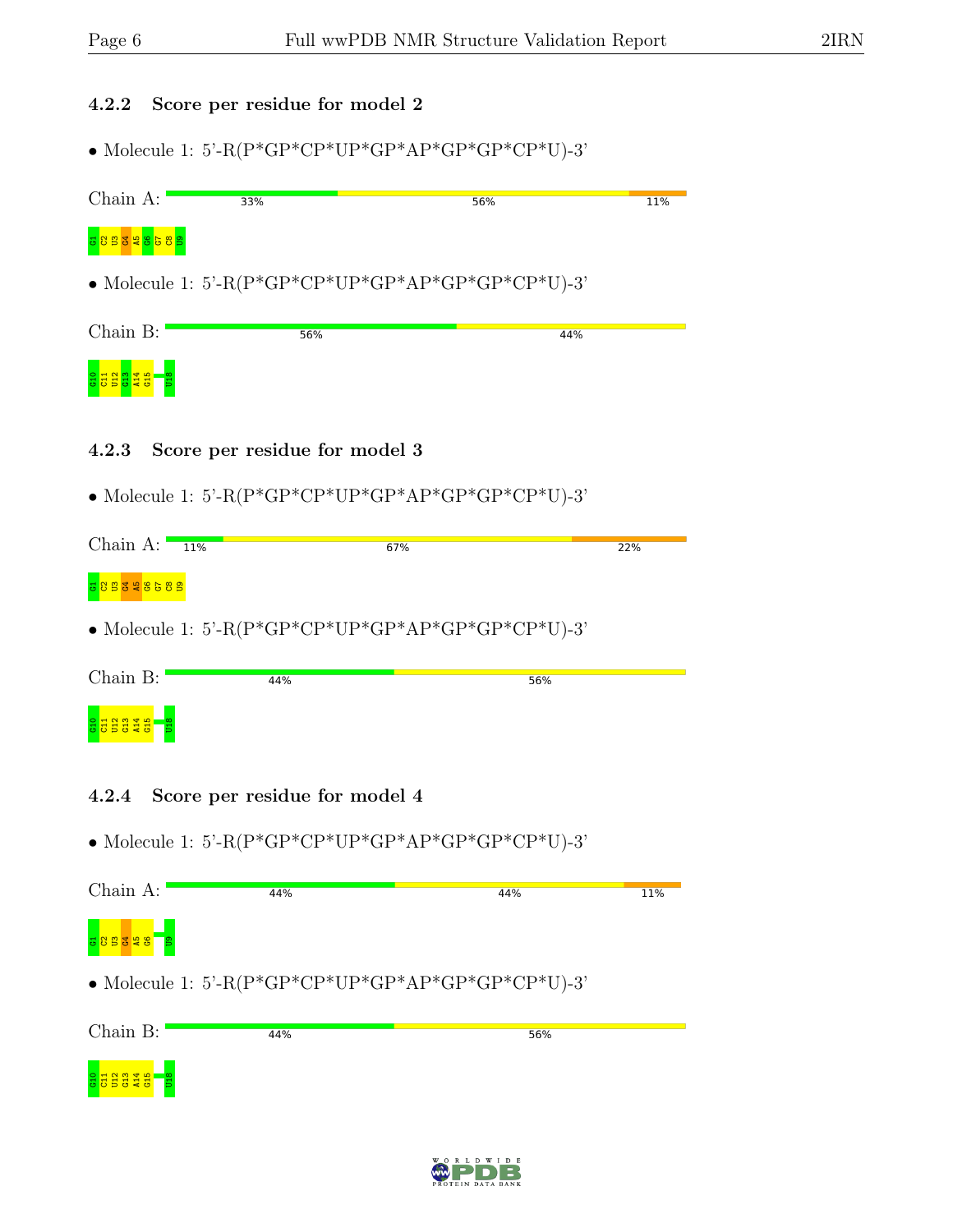#### 4.2.5 Score per residue for model 5

 $\bullet$  Molecule 1: 5'-R(P\*GP\*CP\*UP\*GP\*AP\*GP\*GP\*CP\*U)-3'

| Chain A:                | 44%                                                    | 56% |
|-------------------------|--------------------------------------------------------|-----|
| B398<br>B.              |                                                        |     |
|                         | • Molecule 1: 5'-R( $P*GP*CP*UP*GP*AP*GP*GP*CP*CP*UP*$ |     |
| Chain B:                | 44%                                                    | 56% |
| end<br>Signal<br>Signal |                                                        |     |

#### 4.2.6 Score per residue for model 6

## $\bullet$  Molecule 1: 5'-R(P\*GP\*CP\*UP\*GP\*AP\*GP\*GP\*CP\*U)-3'

| Chain A:                         | 56% | 33% | 11% |
|----------------------------------|-----|-----|-----|
| <mark>ទ 8 ខ ឌ ឌ</mark><br>$\Box$ |     |     |     |

| Chain B:                   | 33% | 44% | 22% |
|----------------------------|-----|-----|-----|
| gggggg <mark>g</mark><br>E |     |     |     |

- 4.2.7 Score per residue for model 7
- $\bullet$  Molecule 1: 5'-R(P\*GP\*CP\*UP\*GP\*AP\*GP\*GP\*CP\*U)-3'

| Chain A:       | 33% | 67%                                                      |
|----------------|-----|----------------------------------------------------------|
| $389348$ $  8$ |     |                                                          |
|                |     | • Molecule 1: 5'-R( $P*GP*CP*UP*GP*AP*GP*GP*CP*CP*UP*3'$ |

![](_page_6_Picture_14.jpeg)

![](_page_6_Picture_15.jpeg)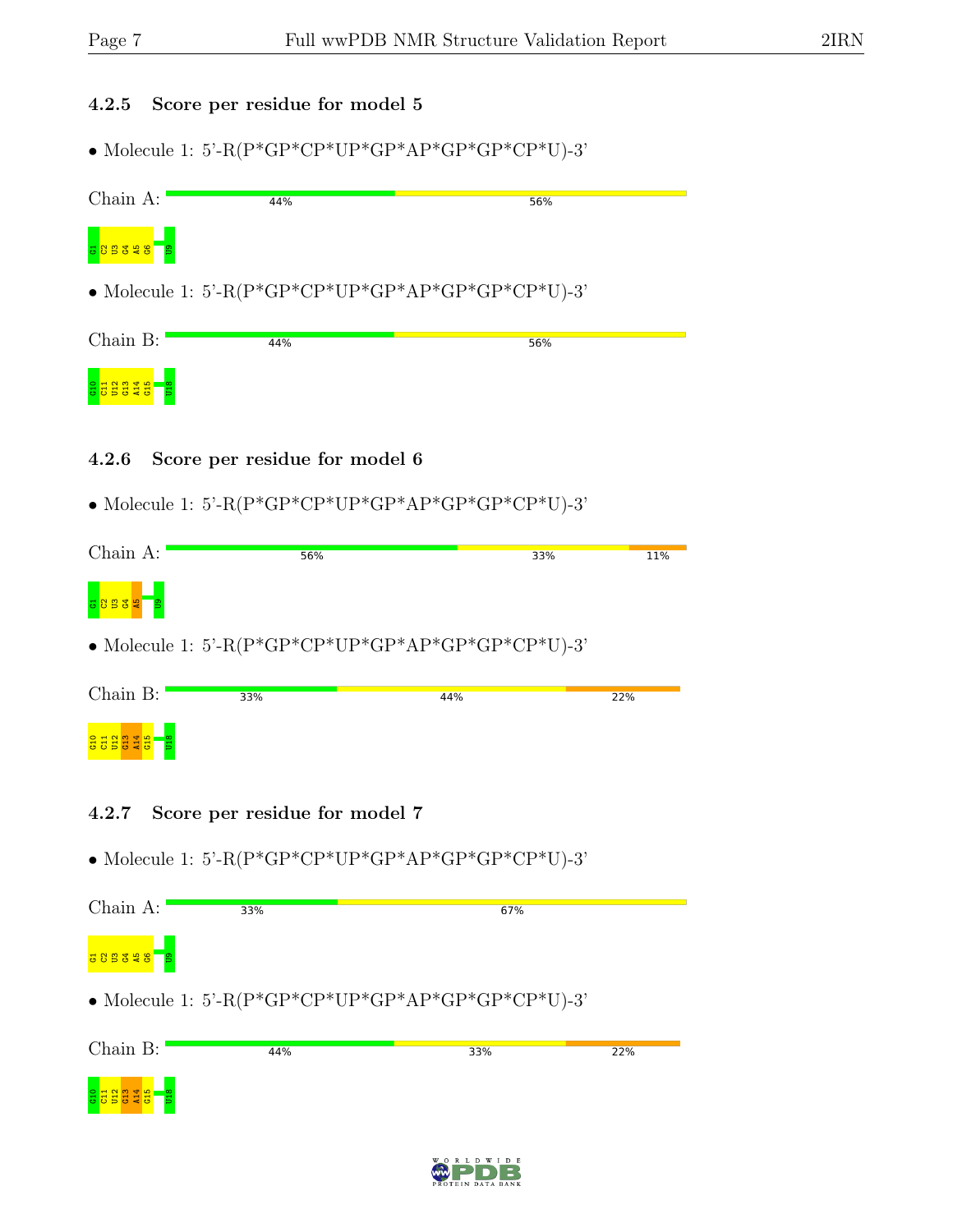### 4.2.8 Score per residue for model 8

 $\bullet$  Molecule 1: 5'-R(P\*GP\*CP\*UP\*GP\*AP\*GP\*GP\*CP\*U)-3'

| Chain $A:$                                  | 33%                           |                                                            | 67% |     |
|---------------------------------------------|-------------------------------|------------------------------------------------------------|-----|-----|
| <b>BOBB28</b>                               |                               |                                                            |     |     |
|                                             |                               | $\bullet$ Molecule 1: 5'-R(P*GP*CP*UP*GP*AP*GP*GP*CP*U)-3' |     |     |
| Chain B: $\frac{1}{11\%}$                   |                               | 67%                                                        |     | 22% |
| <b>BBBEBBBB</b>                             |                               |                                                            |     |     |
| 4.2.9                                       | Score per residue for model 9 |                                                            |     |     |
|                                             |                               | • Molecule 1: 5'-R( $P*GP*CP*UP*GP*AP*GP*GP*CP*CP*UP$ )-3' |     |     |
| Chain $A:$                                  | 22%                           | 56%                                                        |     | 22% |
| <mark>ខ</mark> ខ ខ ខ <mark>ខ ម ន ខ ខ</mark> |                               |                                                            |     |     |
|                                             |                               | • Molecule 1: 5'-R( $P*GP*CP*UP*GP*AP*GP*GP*CP*CP*UP$ )-3' |     |     |
| Chain B:                                    | 22%                           | 78%                                                        |     |     |

| U U D U I U U U D I |  |
|---------------------|--|
|---------------------|--|

#### 4.2.10 Score per residue for model 10

| Chain A:       | 44% | 44%                                                | 11% |
|----------------|-----|----------------------------------------------------|-----|
| <b>B8832 B</b> |     |                                                    |     |
|                |     | • Molecule 1: 5'-R(P*GP*CP*UP*GP*AP*GP*GP*CP*U)-3' |     |
| Chain B:       | 22% | 56%                                                | 22% |
| <b>Beggeen</b> |     |                                                    |     |

![](_page_7_Picture_10.jpeg)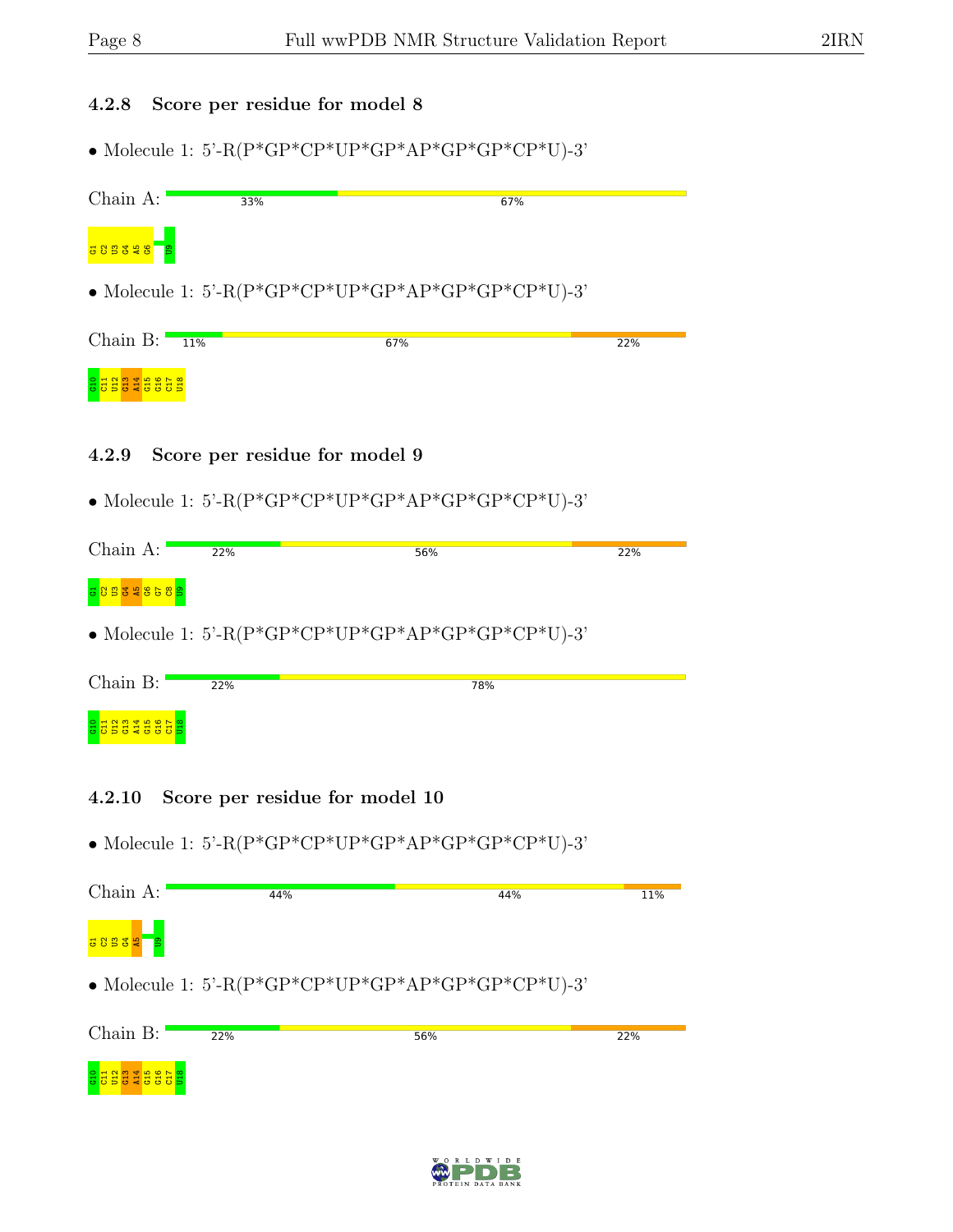#### 4.2.11 Score per residue for model 11

 $\bullet$  Molecule 1: 5'-R(P\*GP\*CP\*UP\*GP\*AP\*GP\*GP\*CP\*U)-3'

| Chain A:                   | 44%                                                | 56% |
|----------------------------|----------------------------------------------------|-----|
| $B378$ $B$                 |                                                    |     |
|                            | • Molecule 1: 5'-R(P*GP*CP*UP*GP*AP*GP*GP*CP*U)-3' |     |
| Chain B:                   | 56%                                                | 44% |
| <mark>ទ្ធិ</mark> មួននិងទី |                                                    |     |

#### 4.2.12 Score per residue for model 12

### • Molecule 1: 5'-R( $P^*GP^*CP^*UP^*GP^*AP^*GP^*GP^*CP^*U$ )-3'

| Chain A:     | 44% | 56% |
|--------------|-----|-----|
| 383348<br>B. |     |     |

 $\bullet$  Molecule 1: 5'-R(P\*GP\*CP\*UP\*GP\*AP\*GP\*GP\*CP\*U)-3'

| Chain B:         | 22% | 78% |
|------------------|-----|-----|
| <b>aussagebs</b> |     |     |

#### 4.2.13 Score per residue for model 13

<mark>g g g g g g g</mark>

 $\frac{27}{10}$ U18

• Molecule 1: 5'-R( $P^*GP^*CP^*UP^*GP^*AP^*GP^*GP^*CP^*UP^*$ )-3'

![](_page_8_Figure_13.jpeg)

![](_page_8_Picture_14.jpeg)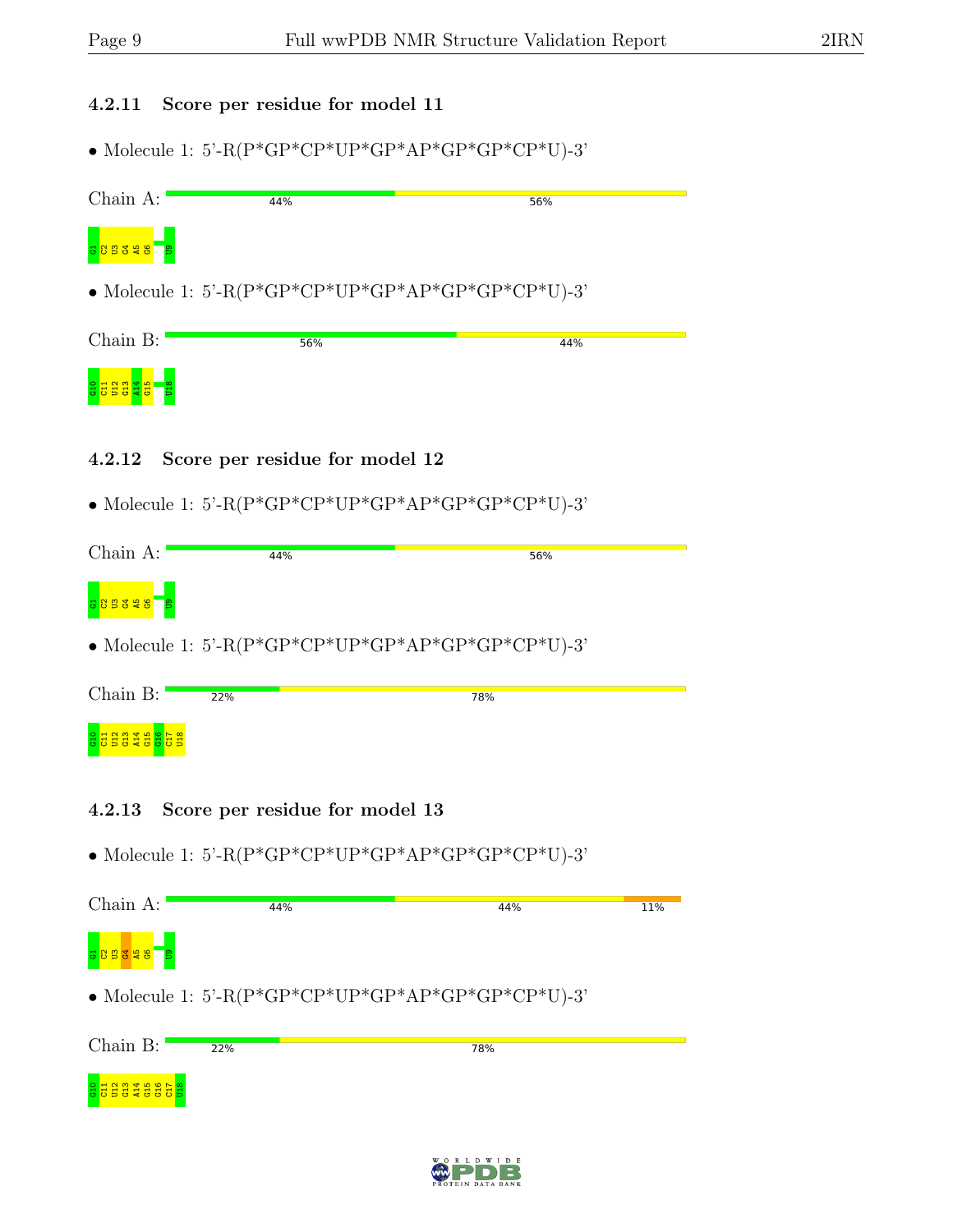### 4.2.14 Score per residue for model 14

 $\bullet$  Molecule 1: 5'-R(P\*GP\*CP\*UP\*GP\*AP\*GP\*GP\*CP\*U)-3'

| Chain A:                      | 100%                                                      |  |
|-------------------------------|-----------------------------------------------------------|--|
| - 19 3 3 일 일 명 <u>합 정 영 합</u> |                                                           |  |
|                               | • Molecule 1: 5'-R( $P*GP*CP*UP*GP*AP*GP*GP*CP*CP*UP*3$ ) |  |

| Chain B:<br>11% | 89% |
|-----------------|-----|
| <b>BERGESSE</b> |     |

#### 4.2.15 Score per residue for model 15

 $\bullet$  Molecule 1: 5'-R(P\*GP\*CP\*UP\*GP\*AP\*GP\*GP\*CP\*U)-3'

| Chain A:                           | 33% | 56% | 11% |
|------------------------------------|-----|-----|-----|
| <mark>ទ ខ ខ ឌ ឌ ខ         ខ</mark> |     |     |     |

| Chain B:     | 33% | 67% |
|--------------|-----|-----|
| $353339 - 8$ |     |     |

![](_page_9_Picture_12.jpeg)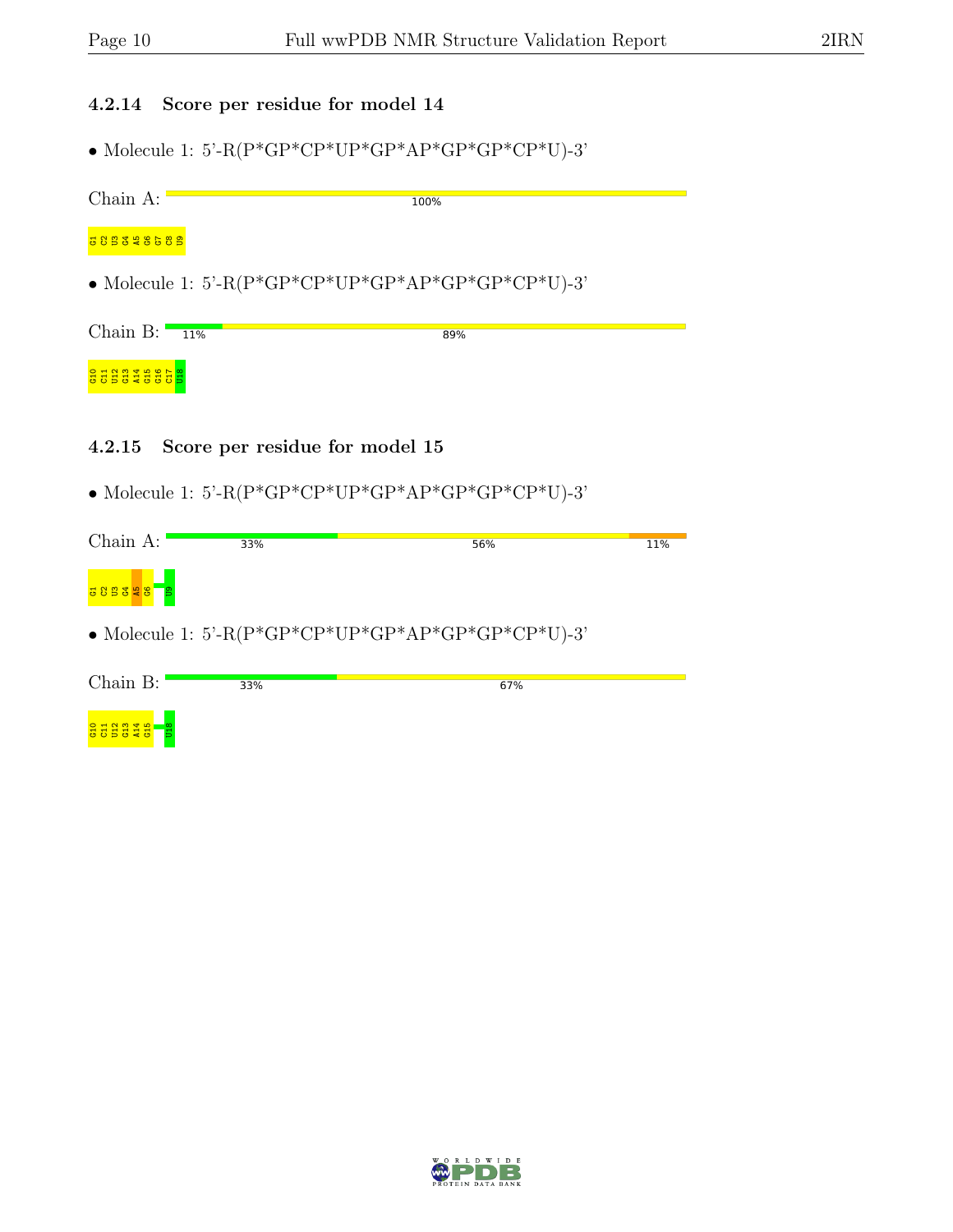## 5 Refinement protocol and experimental data overview  $\odot$

The models were refined using the following method: *simulated annealing and restrained molecular* dynamics.

Of the 30 calculated structures, 15 were deposited, based on the following criterion: structures with the least restraint violations, structures with the lowest energy.

The following table shows the software used for structure solution, optimisation and refinement.

| Software name   Classification |                          | <b>Version</b> |
|--------------------------------|--------------------------|----------------|
| C <sub>N</sub>                 | structure solution   1.1 |                |
|                                | refinement               |                |

No chemical shift data was provided.

![](_page_10_Picture_9.jpeg)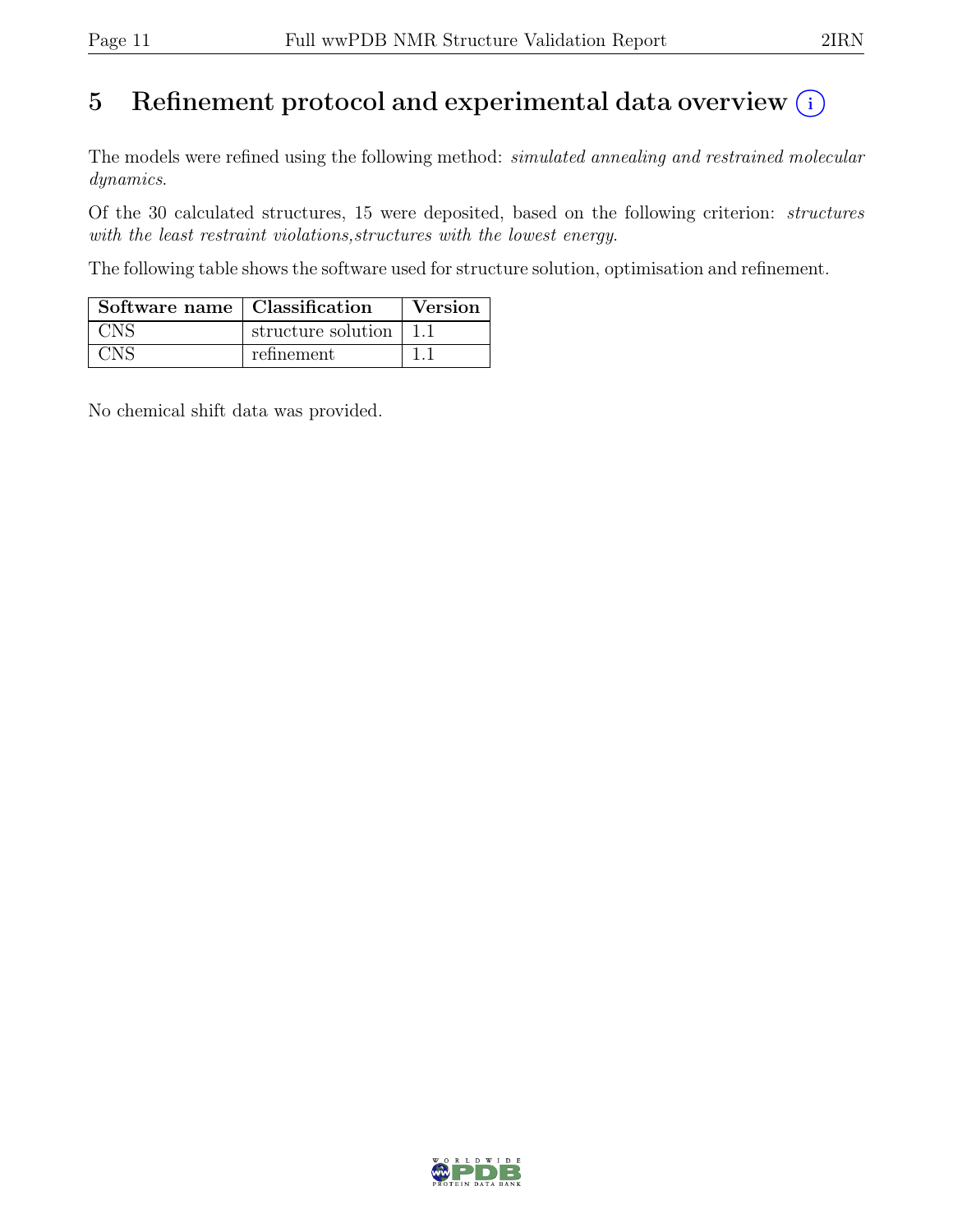## 6 Model quality  $(i)$

## 6.1 Standard geometry  $(i)$

There are no covalent bond-length or bond-angle outliers.

There are no bond-length outliers.

There are no bond-angle outliers.

There are no chirality outliers.

There are no planarity outliers.

## 6.2 Too-close contacts  $(i)$

In the following table, the Non-H and H(model) columns list the number of non-hydrogen atoms and hydrogen atoms in each chain respectively. The H(added) column lists the number of hydrogen atoms added and optimized by MolProbity. The Clashes column lists the number of clashes averaged over the ensemble.

| Mol |      | Chain   Non-H   $H(model)$   $H(added)$   Clashes |      |  |
|-----|------|---------------------------------------------------|------|--|
|     | 195  | QQ                                                |      |  |
|     | 195  | 99                                                | 98   |  |
|     | 5850 |                                                   | 2940 |  |

The all-atom clashscore is defined as the number of clashes found per 1000 atoms (including hydrogen atoms). The all-atom clashscore for this structure is 25.

All unique clashes are listed below, sorted by their clash magnitude.

| $\rm{Atom-1}$    | $Clash(\AA)$<br>$\rm{Atom}\text{-}2$ |      | Distance(A) | Models |                |
|------------------|--------------------------------------|------|-------------|--------|----------------|
|                  |                                      |      |             | Worst  | Total          |
| 1: B: 12: U:H2'  | 1: B: 13: G: O4'                     | 0.90 | 1.67        | 8      | 4              |
| 1: B: 11: C: H2' | 1: B: 12: U: O4'                     | 0.88 | 1.68        | 4      | 15             |
| 1:A:2:C:H2'      | 1: A:3: U:O4'                        | 0.82 | 1.74        | 15     | 15             |
| 1: B: 10: G: H3' | 1: B: 10: G: OP3                     | 0.73 | 1.83        | 15     | 1              |
| 1:A:1:G:OP3      | 1: A:1: G:H3'                        | 0.70 | 1.86        | 15     | 3              |
| 1: A:3: U:H2'    | 1: A:4: G:O4'                        | 0.64 | 1.92        | 9      | 5              |
| 1: A:5: A:H2'    | 1: A:6: G:O4'                        | 0.62 | 1.95        | 8      | 11             |
| 1:B:14:A:H2'     | 1: B: 15: G: O4'                     | 0.61 | 1.95        | 10     | 14             |
| 1:A:4:G:C6       | 1: B: 13: G: C6                      | 0.60 | 2.90        | 12     | $\overline{4}$ |
| 1: A:3: U:H3'    | 1:A:4:G:C8                           | 0.59 | 2.33        | 8      | 6              |
| 1: B: 12: U:H2'  | 1: B: 13: G: C8                      | 0.58 | 2.34        | 13     | 5              |
| 1: A:4: G:N2     | 1: B: 13: G: H2'                     | 0.57 | 2.15        | 8      | 4              |
| 1: A:2: C:O5'    | 1:A:2:C:H6                           | 0.56 | 1.83        | 10     | 12             |

Continued on next page...

![](_page_11_Picture_17.jpeg)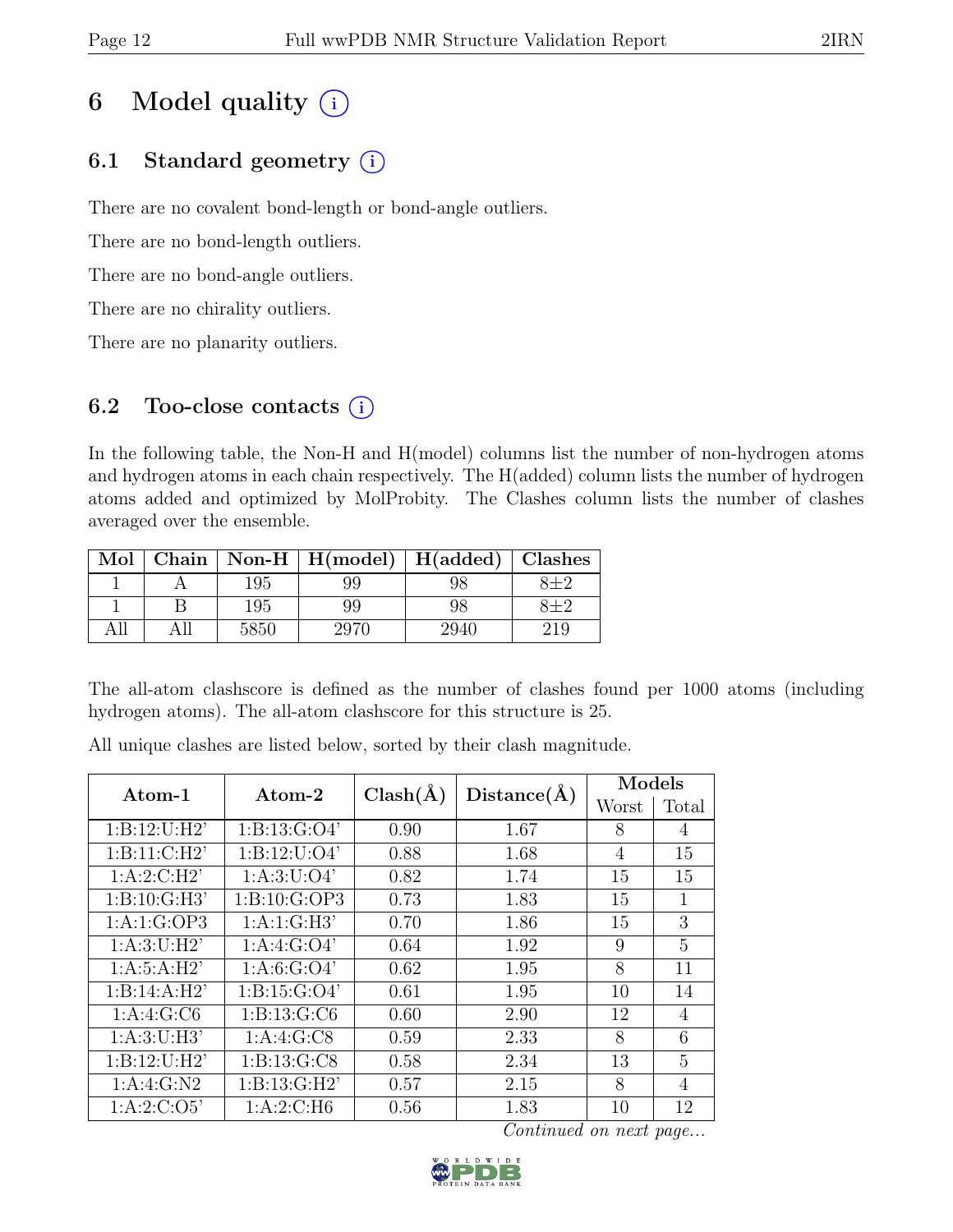|                           | Continuea from previous page |              |                   | Models           |                |
|---------------------------|------------------------------|--------------|-------------------|------------------|----------------|
| Atom-1                    | Atom-2                       | $Clash(\AA)$ | Distance(A)       | Worst            | Total          |
| 1: B: 11: C: O5'          | 1: B: 11: C: H6              | 0.54         | 1.86              | $\overline{2}$   | 11             |
| 1:B:13:G:HO2'             | 1:B:14:A:H8                  | 0.53         | 1.45              | $\overline{5}$   | $\overline{2}$ |
| 1: A:3: U:H2'             | 1:A:4:G:C8                   | 0.53         | 2.39              | $\bf 5$          | $\bf 5$        |
| 1: B: 12: U:H3'           | 1: B: 13: G: C8              | 0.51         | 2.40              | $\overline{4}$   | $\overline{3}$ |
| 1: A:5: A: C2             | 1:B:14:A:H1'                 | 0.50         | 2.41              | 8                | $\mathbf{1}$   |
| 1: B: 15: G:H8            | 1: B: 15: G: O5'             | 0.50         | 1.90              | 15               | $\overline{3}$ |
| 1:B:11:C:H2'              | 1: B: 12: U: C6              | 0.49         | 2.43              | 3                | 15             |
| 1: A: 5: A: N6            | 1: B: 13: G: O2'             | 0.49         | 2.45              | 8                | $\overline{5}$ |
| 1:A:2:C:H6                | 1:A:2:C:O5'                  | 0.48         | 1.91              | 14               | $\overline{2}$ |
| 1:B:12:U:C2'              | 1: B: 13: G: O4'             | 0.48         | 2.55              | 8                | $\overline{2}$ |
| $1:A:2:\overline{C:H}2$   | 1:A:3:U:C6                   | 0.48         | 2.44              | 14               | 15             |
| 1: B: 11: C: H6           | 1: B: 11: C: O5'             | 0.47         | 1.92              | 14               | $\mathbf{1}$   |
| 1:A:4:G:H22               | 1: B: 13: G: H2'             | 0.47         | 1.70              | 10               | $\overline{5}$ |
| 1:A:4:G:H2'               | 1:B:13:G:H22                 | 0.47         | 1.70              | 11               | $\overline{2}$ |
| 1: A:4: G:O2'             | 1:B:14:A:N6                  | 0.46         | 2.46              | $\overline{4}$   | $\mathbf{1}$   |
| 1:B:11:C:C4               | 1:B:12:U:C4                  | 0.46         | 3.03              | 10               | $\,6$          |
| 1: A:3: U: C2'            | 1: A:4: G:O4'                | 0.46         | 2.64              | $\overline{9}$   | 3              |
| 1:A:2:C:C4                | 1: A:3: U: C4                | 0.46         | 3.04              | 14               | $\mathbf{1}$   |
| 1:A:1:G:O2'               | 1:A:2:C:H5'                  | 0.46         | 2.11              | 8                | $\overline{2}$ |
| 1: A:5: A: C5             | 1: B: 14: A: C5              | 0.45         | 3.05              | 14               | $\overline{4}$ |
| 1:A:7:G:O2'               | 1:A:8:C:H5'                  | 0.45         | $\overline{2.12}$ | $\overline{2}$   | $\overline{4}$ |
| 1:B:17:C:C5               | 1:B:18:U:C4                  | 0.45         | 3.04              | 8                | $\sqrt{2}$     |
| 1:B:12:U:C4               | 1:B:13:G:C6                  | 0.44         | 3.05              | $\overline{4}$   | $\mathbf{1}$   |
| 1: A:5: A:O5'             | 1: A:5: A:H8                 | 0.44         | 1.96              | 12               | $\mathbf{1}$   |
| 1: A:8: C: C5             | 1: A:9: U: C4                | 0.43         | 3.06              | 14               | $\overline{2}$ |
| 1:A:4:G:O2'               | 1:A:5:A:C8                   | 0.43         | 2.71              | 15               | $\mathbf{1}$   |
| 1: A:6: G:O5'             | 1:A:6:G:H8                   | 0.43         | 1.95              | 12               | $\overline{2}$ |
| $1:A:6:\overline{G:H8}$   | 1: A:6: G:O5'                | 0.42         | 1.97              | 8                | $\overline{1}$ |
| 1: A:4: G:H2'             | 1: B: 13: G: N2              | 0.42         | 2.29              | $\overline{7}$   | 3              |
| 1: B: 16: G: O2'          | 1: B: 17: C: H5'             | 0.42         | 2.14              | 14               | $\overline{2}$ |
| 1: B: 12: U: O2'          | 1: B: 13: G: H5'             | 0.41         | 2.15              | $6\phantom{.}6$  | $\mathbf{1}$   |
| 1: A:5: A:H1'             | 1: B: 14: A: C2              | 0.41         | 2.49              | $\mathbf 1$      | $\mathbf{1}$   |
| $1:B:11:C: \overline{C5}$ | 1: B: 12: U: C4              | 0.41         | 3.08              | $\overline{4}$   | $\mathbf{1}$   |
| 1: B: 10: G: O2'          | 1:B:11:C:H5'                 | 0.41         | 2.15              | $6\phantom{.}$   | $\overline{2}$ |
| 1: A:5: A:C4              | 1: B: 14: A: C2              | 0.41         | 3.08              | 15               | $\mathbf{1}$   |
| 1: B: 16: G:H2'           | 1: B: 17: C: O4'             | 0.41         | 2.15              | $\boldsymbol{9}$ | $\sqrt{2}$     |
| 1: B: 13: G: O2'          | 1: B: 14: A: C8              | 0.40         | 2.73              | $\overline{4}$   | $\mathbf{1}$   |
| 1: A:5: A: C8             | 1: B: 14: A: C6              | 0.40         | 3.09              | $9\phantom{.0}$  | $\mathbf{1}$   |
| 1:A:1:G:H2'               | $1:A:2:C:\overline{C6}$      | 0.40         | 2.51              | $\mathbf{1}$     | $\mathbf{1}$   |
| 1: B: 16: G: C5           | 1: B: 17: C: C5              | 0.40         | 3.09              | 13               | $\overline{1}$ |

Continued from previous page.

![](_page_12_Picture_4.jpeg)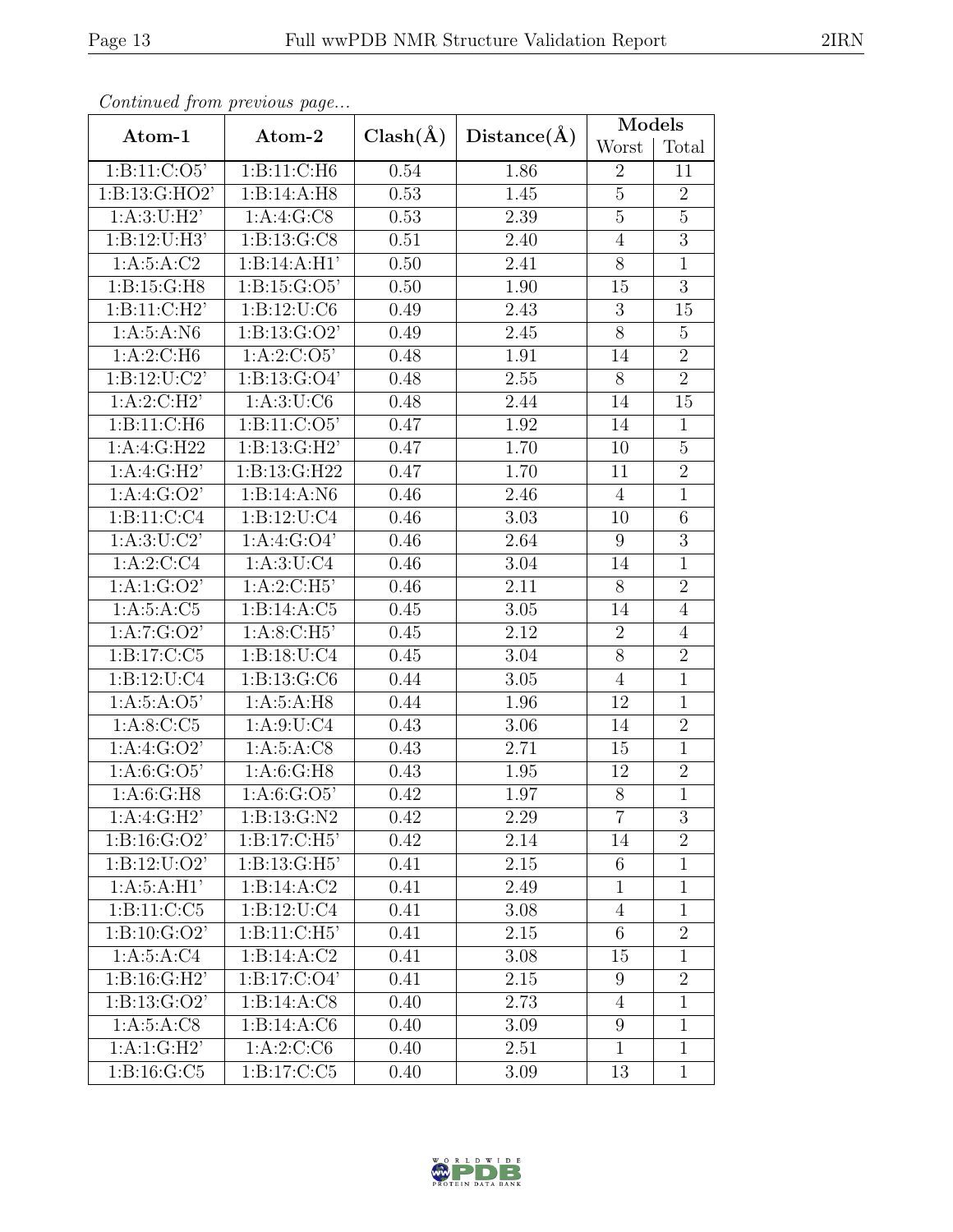### 6.3 Torsion angles  $(i)$

#### 6.3.1 Protein backbone (i)

There are no protein molecules in this entry.

#### 6.3.2 Protein sidechains  $(i)$

There are no protein molecules in this entry.

#### 6.3.3 RNA  $(i)$

| Mol | $\Delta$ hain | Analysed     | <b>Backbone Outliers   Pucker Outliers</b> |                       | <b>Suiteness</b> |
|-----|---------------|--------------|--------------------------------------------|-----------------------|------------------|
|     |               | $8/9(89\%)$  | $1\pm1(8\pm9\%)$                           | $0\pm 0$ $(0\pm 0\%)$ | $0.52 \pm 0.04$  |
|     |               | $8/9(89\%)$  | $7 \pm 11\%$                               | $0\pm 0$ $(0\pm 0\%)$ | $0.55 \pm 0.04$  |
|     |               | 240/270(89%) | $(8\%)$                                    | $(0\%$                | 0.53             |

The overall RNA backbone suiteness is 0.53.

All unique RNA backbone outliers are listed below:

|  |  | Mol   Chain   Res   Type   Models (Total) |
|--|--|-------------------------------------------|
|  |  |                                           |
|  |  |                                           |
|  |  |                                           |
|  |  |                                           |

There are no RNA pucker outliers to report.

## 6.4 Non-standard residues in protein, DNA, RNA chains  $(i)$

There are no non-standard protein/DNA/RNA residues in this entry.

### 6.5 Carbohydrates  $(i)$

There are no monosaccharides in this entry.

## 6.6 Ligand geometry  $(i)$

There are no ligands in this entry.

![](_page_13_Picture_20.jpeg)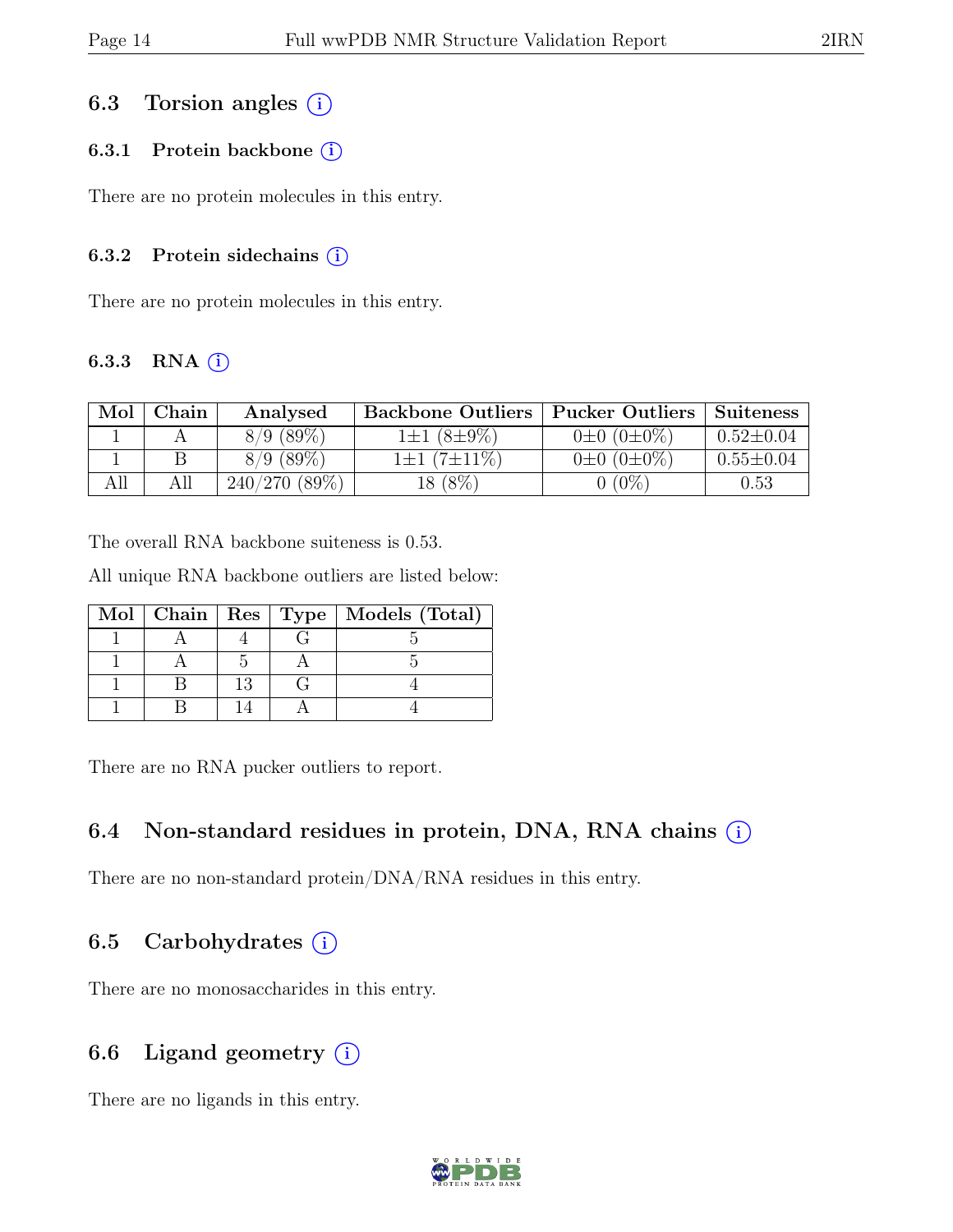## 6.7 Other polymers (i)

There are no such molecules in this entry.

## 6.8 Polymer linkage issues (i)

There are no chain breaks in this entry.

![](_page_14_Picture_7.jpeg)